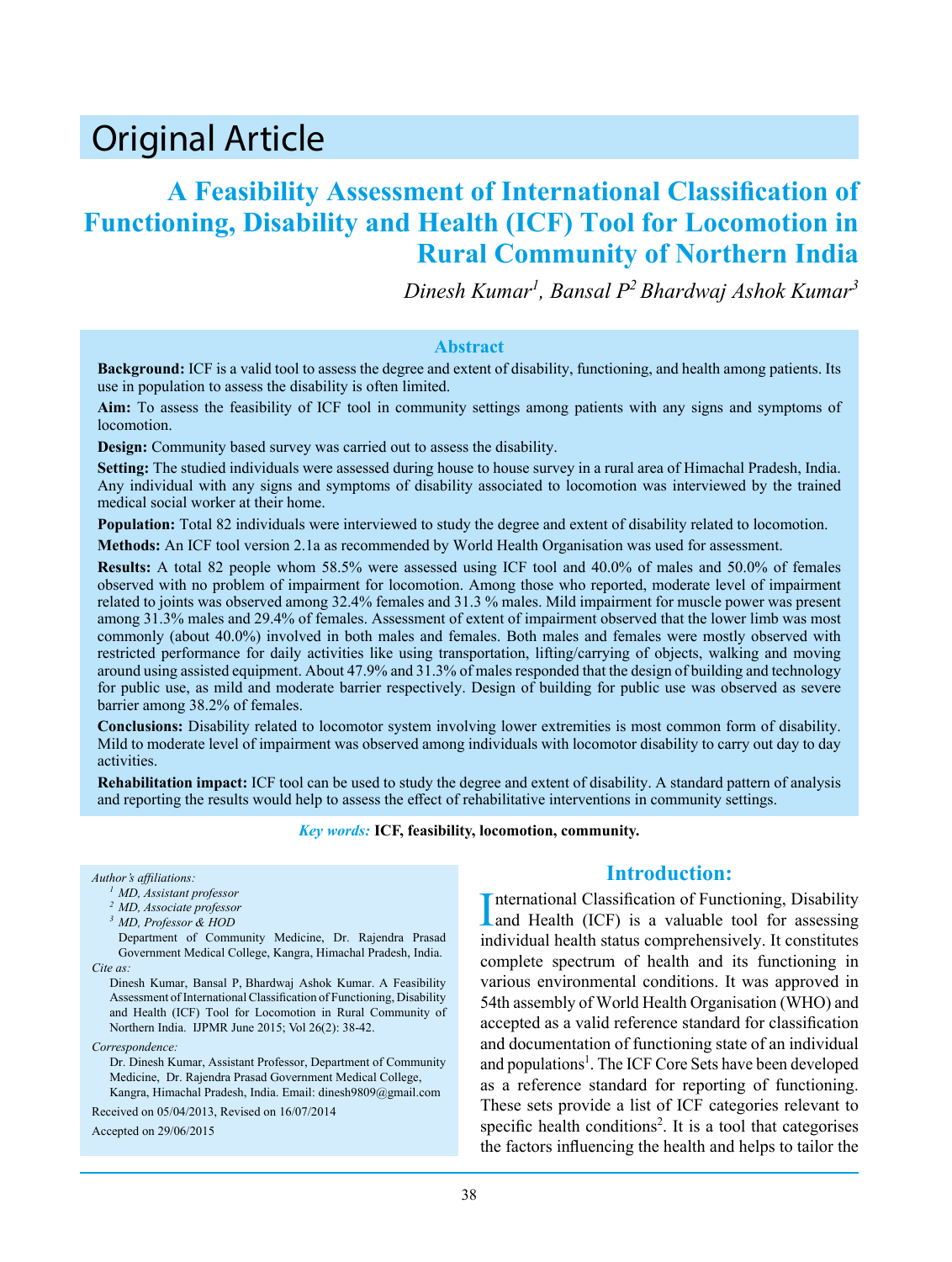social and clinical rehabilitative interventions to improve the individual functioning. Its value for patient care has been anticipated and studied in clinical and rehabilitative medicine<sup>3-5</sup>. Its feasibility assessment in community settings is limited. So, possible challenges in translating the ICF to map the disability and functioning status of individuals in community setting needs to be studied and documented. Therefore, the present study was planned to assess the feasibility while administering the ICF study tool among individuals self reported with problems related to locomotion in community settings of northern India.

## **Materials and Methods:**

A community based survey was carried out in selected villages of Shahpur block of district Kangra of Himachal Pradesh State from October to December 2012. As per census 2011, the state has population of 68,56,509. The Shahpur block has population of 2,11,147 and almost 95.0% of population reside in rural area. A house to house survey was carried out by a medical social worker in town population of about 2000. A member of household was interviewed only if observed or reported with any signs and symptoms related to limitation of function or change in body structure related to locomotion. Then the International Classification of Functioning, Disability and Health (Version  $2.1a$ )<sup>6</sup> questionnaire was used to collect the information about locomotor functioning and disability of an individual.

The study tool consists of three main components. First, body functions and structures, which refer to physiologic functions and anatomical parts, respectively. Any loss or deviations from normal body structures is referred as impairments. Second component is activity, which refers to execution of task by the individual. Third component is participation referring involvement in life situations. An additional component studies the environmental status of a disabled individual. These components of body functions and structures, activities and participation, and environmental factors are classified based on ICF categories. The categories are denoted by the alpha numeric codes to classify functioning and disability. In each category of ICF, there are two levels of codes, and first level code shares attributes of next level of codes; for example: "b7 neuromuscular and movement related functions" which is first level and then "b710 mobility of joint" as a second level. The following part of activities were assessed as a core set;

#### **Part 1a: Impairments of body functions**

Impairments are problems in body function as a significant deviation or loss.

s730: Upper extremity (arm, hand), s740: Pelvis, s750: Lower extremity (leg, foot), s760 Trunk

#### *First qualifier: extent of impairments*

0=No impairment means the person has no problem, 1=Mild impairment means a problem that is present less than 25% of the time, with an intensity a person can tolerate and which happens rarely over the last 30 days, 2=Moderate impairment means that a problem that is present less than 50% of the time, with an intensity, which is interfering in the person's day to day life and which happens occasionally over the last 30 days, 3=Severe impairment means that a problem that is present more than 50% of the time, with an intensity, which is partially disrupting the persons day to day life and which happens frequently over the last 30 days, 4=Complete impairment means that a problem that is present more than 95% of the time, with an intensity, which is totally disrupting the persons day to day life and which happens every day over the last 30 days, 8=Not specified means there is insufficient information to specify the severity of the impairment, 9=Not applicable means it is inappropriate to apply a particular code (e.g. b650 menstruation functions for woman in pre-menarche or post-menopause age).

#### **Part 1 b: Impairments of body structures**

- Body structures are anatomical parts of the body such as organs, limbs and their components.
- Impairments are problems in structure as a significant deviation or loss.

b710: Mobility of joint, b730: Muscle power, b765: Involuntary movements

## *First qualifier: extent of impairment (codes are the same as Part 1a)*

*Second qualifier: nature of the change* 

0=No change in structure, 1=Total absence, 2=Partial absence, 3=Additional part, 4=Aberrant dimensions, 5=Discontinuity, 6=Deviating position, 7=Qualitative changes in structure, including accumulation of fluid, 8=Not specified, 9=Not applicable

### **Part 2: Activity limitations and participation restriction**

Respondent's actual performance of a task or action in the person's actual situation or surroundings, and elicits information about the effects of environmental barriers or facilitators. It is important to emphasise that you are only interested in the extent of difficulty the respondent has in doing things, assuming that they want to do them. Not doing something is irrelevant if the person chooses not to do it.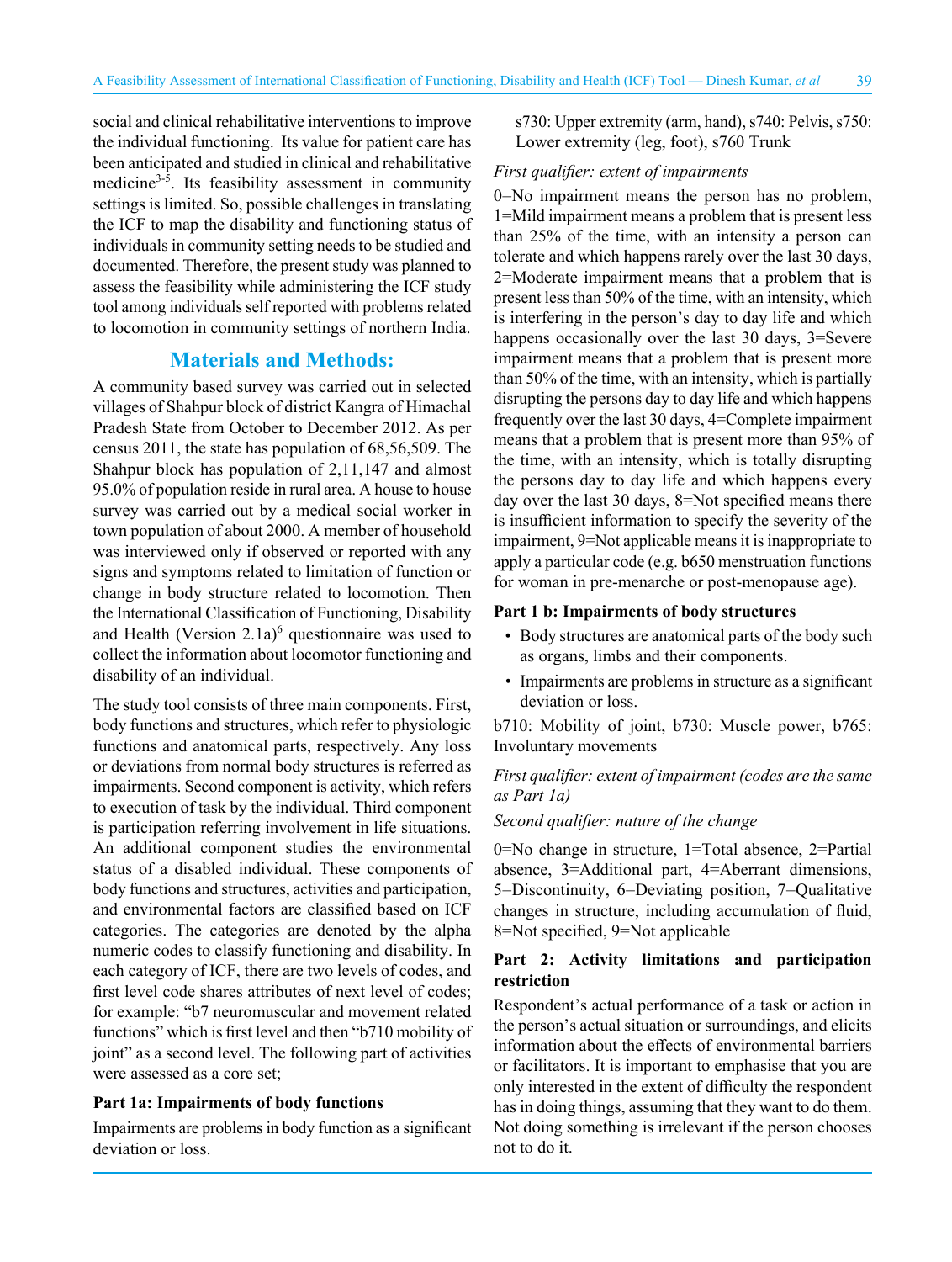- In your present surroundings, how much of a problem do you actually have in walking long distances (such as a kilometre or more)?
- Is this problem walking made worse, or better, by your actual surroundings?
- Is your capacity to walk long distances without assistance more or less than what you actually do in your present surroundings?

Respondent focuses on his or her capacity to do a task or action, and in particular to focus on limitations in capacity that are inherent. These limitations should be direct manifestations of the respondent's health state, without the assistance (modified home, accessories or person etc). The level of capacity should be judged relative to that normally expected of the person, or the person's capacity before they acquired their health condition.

- In your present state of health, how much difficulty do you have walking long distances (such as a kilometre or more) without assistance?
- How does this compare with someone, just like yourself only without your health condition? (Or: "…than you had before you developed your health problem or had the accident?)

First qualifier: performance Extent of participation restriction

Second qualifier: capacity (without assistance) Extent of activity limitation

(For both the codes are the same as Part1a)

The enlisted codes were studied:

d430: Lifting and carrying objects, d440: Fine hand use (picking up, grasping), d450: Walking, d465: Moving around using equipment (wheelchair, skates, etc), d470: Using transportation (car, bus, train, plane, etc), d510: Washing oneself (bathing, drying, washing hands, etc), d520: Caring for body parts (brushing teeth, shaving, etc), d530: Toileting, d540: Dressing, d550: Eating, d560: Drinking, d570: Looking after one`s health

#### **Part 3: Environmental factors**

Environmental factors make up the physical, social and attitudinal environment in which people live and conduct their lives.

Barrier: 0=No, 1=Mild, 2=Moderate, 3=Severe, 4=Complete

Facilitator: 0=No, 11=Mild, 12=Moderate,13=Severe, 14=Complete

The enlisted codes were studied:

e110: For personal consumption (food, medicines), e115: For personal use in daily living, e120: For personal indoor and outdoor mobility and transportation, e125: Products for communication, e150: Design, construction and building products and technology of buildings for public use, e155: Design, construction and building products and technology of buildings for private use

For assessment of categories, the questions were asked in local language and assessment was done to ascertain the presence or absence of ICF codes relevant to locomotion. Once ascertained presence of absence of codes, and if present, the grade of response was filled immediately by the medical social worker. While assessing the response of the person, comprehensive assessment of environmental factors and interview of the family member was also done simultaneously. Prior ethical approval was obtained from Institutional Ethics Committee (IEC) and informed consent was also sought before administering the questionnaire. Descriptive analysis was done to report the survey findings.

## **Results:**

Total 82 (58.5% males) people were assessed using ICF tool and it was observed that males reported more with impairment of body function related to locomotion. About 40.0% of males and 50.0% of females observed with no problem of impairment for locomotion. Moderate level of impairment related to joints was observed among 32.4% females and 31.3 % males. When assessed for muscle power, mild impairment was present among 31.3% males and 29.4% of females. Assessment of extent of impairment observed that the lower limb was most commonly (about 40.0%) involved in both males and females. Upper limb was involved in about 20.0% of males and 10.0% of females. In males, mild to severe level of impairment of lower extremities were observed among 10.0% to 12.0% of studied individuals. Whereas, moderate level of lower limb impairment was observed more among females (26.5%) as compared to males (12.5%). When assessed for nature of change, as compared to males, more females were observed with aberrant dimensions (20.6% *versus* 8.3%) and partial absence (11.8% *versus* 9.0%) of lower extremities. As compare to females, more (12.5%) of males reported with severe level of impairment for upper extremities and none of studied males and females were observed with change of structure for upper extremities, pelvis and trunk.

All individuals were assessed for limitation and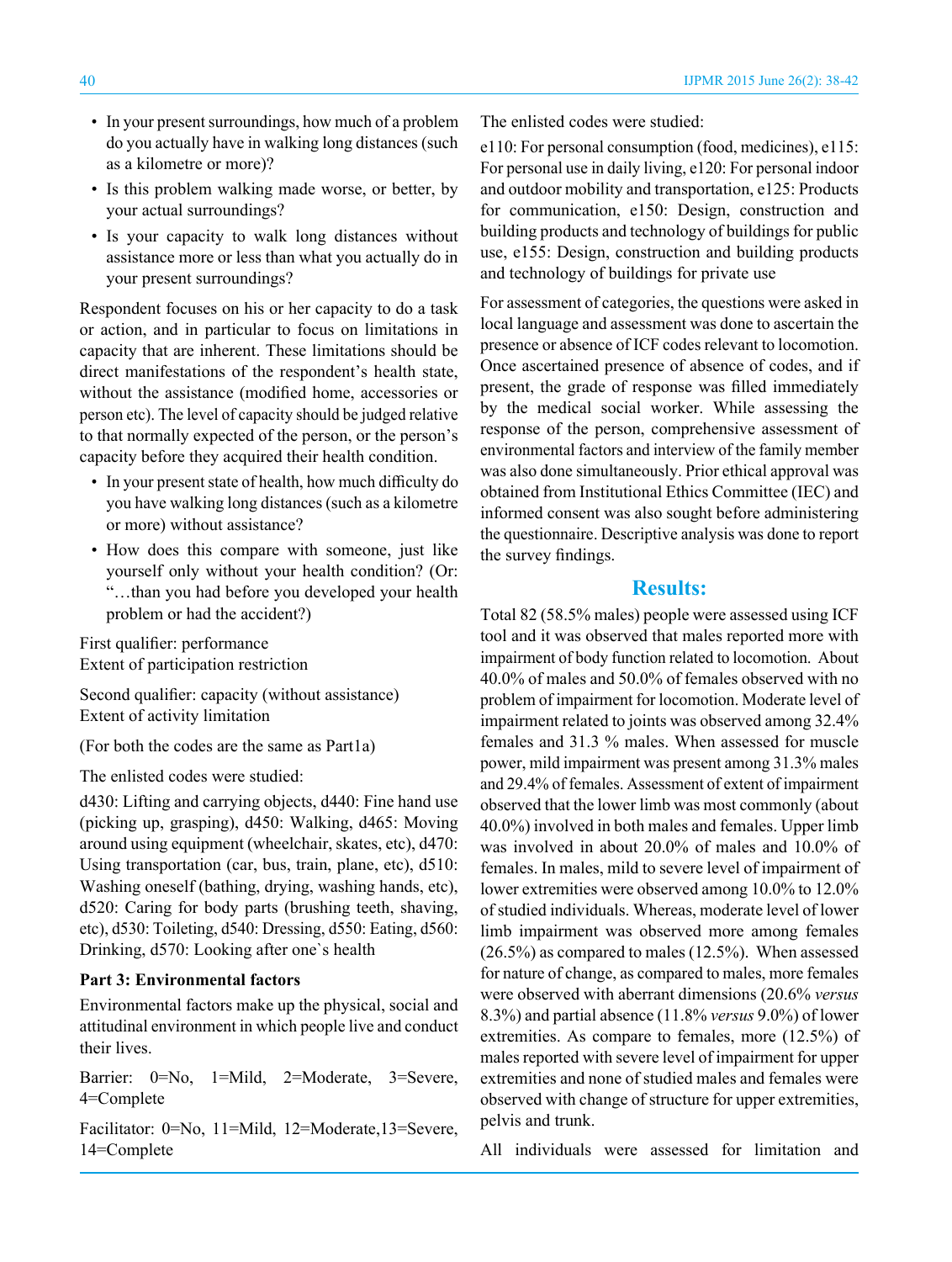participation restriction in day to day activity. Both males and females were mostly observed with restricted performance for daily activities like using transportation, lifting/carrying of objects, walking and moving around using assisted equipment. Restriction in lifting/carrying of objects was of moderate level among 37.5% of males and 17.6% of females. When asked for walking, moderate level of performance was observed more in females (32.4%) than of males (14.6%). Complete impairment was observed for transportation use among 25.0% of males and 17.6% of females. Fine hand use was impaired completely among 18.8% of males and 14.7% of females. More than three-fourths of individuals did not observe with any limitation of performance for activities related to self care. Severe impairment of toileting was observed among 10.4% of males as compared to 2.9% of females.

When assessed for capacity to carry the works, male observed with more capacity limitation as compared to females. Among males, complete impairment of capacity was observed for using transportation (39.6%), fine hand use (33.3%) and walking (25.0%). Whereas, among females complete impairment was up to 23.6% for fine hand use and 20.6% for transportation use. Among males, moderate and severe impairment was observed as 22.9% and 25.0% for moving around while using equipment, 22.9% and 22.5% for lifting/carrying the objects, 14.6% and 18.8% for walking, and 16.7% and 12.5% for using transportation respectively. Mild to severe impairment in capacity was observed for lifting/carrying objects and transportation use among females.

Limitation in performance and capacity was observed less for activities related to self care. Among males, performance was severely impaired for toileting (10.4%), mild to moderate limitation was observed for dressing (12.5% and 16.7%), eating (16.7% and 8.3%), drinking (16.7% and 6.3%), toileting (10.4% and 6.3%) and washing oneself (12.5% and 2.3%). Capacity limitation was also observed more for dressing, eating, drinking and washing one self. Among females the performance and capacity impairment for self care activities were observed to be less as compared to males. In females, the impairment of performance and capacity was observed more for dressing and toileting.

Among males, assessment for environmental factors observed that product and technology use was observed more as a barrier than as facilitator. About 47.9% and 31.3% of males responded that the design of building and technology for public use, as mild and moderate barrier respectively. For private use of building, 48.3% and 31.3% of males said as mild and moderate barrier respectively. Mild and moderate extent of barrier was observed respectively as, 29.2% and 37.5% for personal indoor and outdoor mobility, 31.3% and 20.8% for personal use in daily living, 35.4% and 12.5% for personal consumption of food and medicines. Similar pattern was observed among females, most of them responded products and technology in daily use as a barrier than the facilitator. Design of building for public use was observed as severe barrier among 38.2% of females. Mild and moderate extent of barrier was observed for personal indoor and outdoor mobility (44.1% and 38.2%), design of building for private use (35.5% and 26.5%), for products of communication (23.5% and 26.5%), personal use in daily living (35.3% and 11.8%) and personal use for food and medicines (14.7% and 17.6%).

## **Discussion:**

In India, prevalence of disability has been reported as 2.0% in rural settings. State specific variation in disability is from 3.0% in Jammu and Kashmir to 1.6% in Maharashtra. Burden assessment of disability depends upon sensitivity and specificity of the measuring instrument. Study from rural setting observed prevalence of disability upto  $6.0\%$ <sup>7</sup>. In addition to assess the disability burden in population, the extent and factors influencing the functioning and disability also need to be studied in order to plan the rehabilitative measures.

The WHO has developed a consensus based valid ICF tool to measure functioning, disability and health. It has been considered as universally accepted model and taxonomy in human functioning<sup>3</sup>. So far, its use in extraction of relevant patient specific information for patient oriented management has been studied. However, its use in reporting the extent and type of limitations of functioning and disability in populations has not being studied. As locomotor system related disability is observed as most common form of disability<sup>8</sup>. In present survey, a feasibility assessment of using ICF tool was made among individuals reported with any signs and symptoms associated with locomotion. A trained medical social worker interviewed the individuals at their homes and recorded their responses. Once comprehend the rationale and interview technique it become easy to interpret and record the individual responses.

The locomotor assessment showed that the limitation of functions was more for movement (b710) and muscle power (b730). Limitation was observed to be more among males as compared to females. For both genders, the extent of impairment was observed mostly in lower